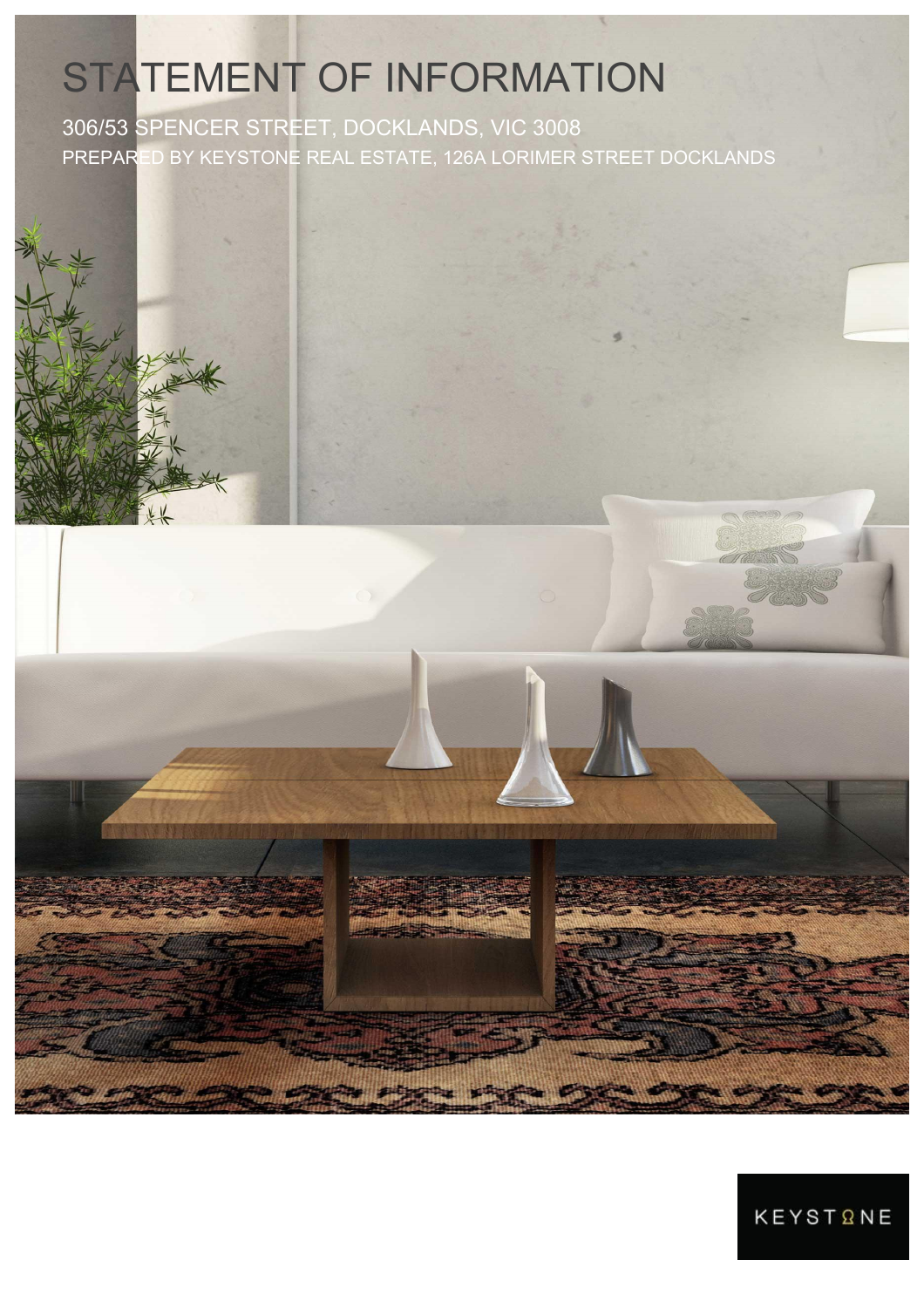# **STATEMENT OF INFORMATION**

**Section 47AF of the Estate Agents Act 1980**

### **306/53 SPENCER STREET, DOCKLANDS, 3 1 1**

**Indicative Selling Price**

For the meaning of this price see consumer.vic.au/underquoting

**Price Range:**

**\$900,000 to \$950,000**

# **MEDIAN SALE PRICE**



# **DOCKLANDS, VIC, 3008**

**Suburb Median Sale Price (Unit)**

**\$600,000**

01 January 2021 to 31 December 2021

Provided by: pricefinder

# **COMPARABLE PROPERTIES**

These are the three properties sold within two kilometres of the property for sale in the last six months that the estate agent or agent's representative considers to be most comparable to the property for sale.



#### **This report has been compiled on 10/03/2022 by KEYSTONE REAL ESTATE. Property Data Solutions Pty Ltd 2022 - www.pricefinder.com.au**

© The State of Victoria. The State of Victoria owns the copyright in the Property Sales Data and reproduction of the data in any way without the consent of the State of Victoria will constitute a breach of<br>the Copyright Ac so on the basis that the State of Victoria accepts no responsibility or liability whatsoever for any errors, faults, defects or omissions in the information supplied.